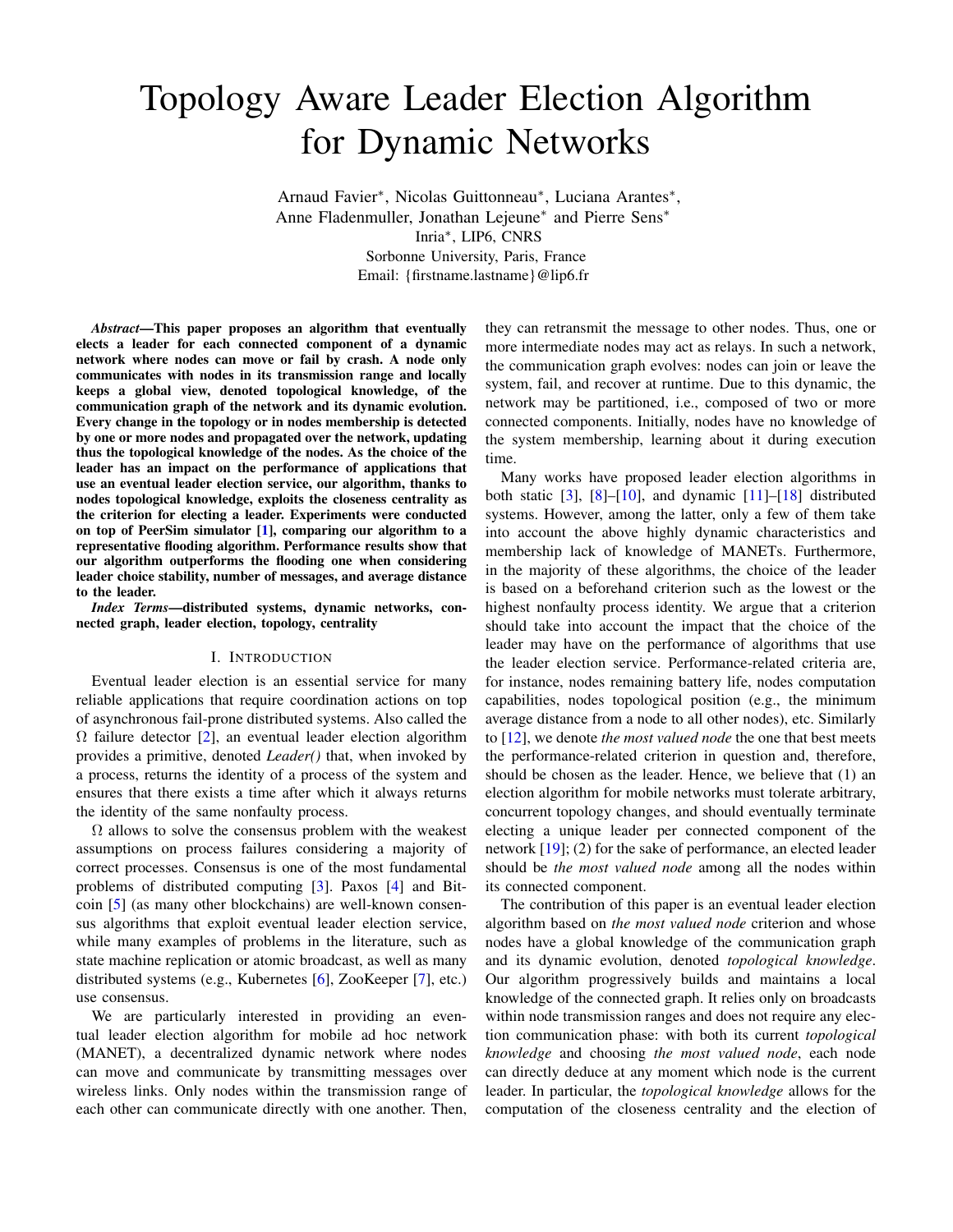per component central located leaders, which, thus, efficiently spread information across nodes of the component. If the problem of discovering a topology has been studied in various contexts [\[20\]](#page-9-13), [\[21\]](#page-9-14), it is to the best of our knowledge the first time this approach is used to elect an eventual leader.

We should point out that even if we target MANET, our algorithm has been designed for generic mobile dynamic networks.

We have compared the performance of our *Topology Aware* algorithm with a variant of the leader election algorithm of Vasudevan *et al.* [\[12\]](#page-9-11), because their work is a good example of a typical flooding algorithm and is strongly referenced in the literature [\[13\]](#page-9-15), [\[14\]](#page-9-16), [\[18\]](#page-9-10), [\[22\]](#page-9-17). Results of experiments conducted on the PeerSim simulator [\[1\]](#page-9-0) confirms the effectiveness of our algorithm and that it outperforms the latter.

The rest of the paper is organized as follows. Section [II](#page-1-0) presents research works related to the leader election problem, Section [III](#page-1-1) explains the chosen model and assumptions, Section [IV](#page-2-0) describes the algorithm, Section [V](#page-4-0) discusses performance results and, finally, a conclusion and future work are given in Section [VI.](#page-9-18)

#### II. RELATED WORK

<span id="page-1-0"></span>There exists an extensive literature related to leader election and  $\Omega$  failure detector (eventual leader election) for both static and dynamic systems.

Several existing leader election algorithms on static networks consider that nodes are logically organized in a ring [\[8\]](#page-9-7), [\[9\]](#page-9-19), [\[23\]](#page-9-20), while others [\[3\]](#page-9-2), [\[24\]](#page-9-21), [\[25\]](#page-9-22) dynamically build spanning trees for exchanging information, taking a decision about the elected node, and announcing the new leader.

The problem of coping with dynamics in order to implement a leader election algorithm in a dynamic system, more specifically in MANET, has been largely studied by many authors.

Malpani *et al.* have a solution [\[11\]](#page-9-9) that builds an acyclic graph where each node has a direct path to the leader. However, contrarily to our algorithm, it does not provide enough information to elect a central leader by choosing its topological position in the network. The election criterion used by the algorithm is the lowest value of a movement-based counter. The algorithm was extended by [\[22\]](#page-9-17) and [\[14\]](#page-9-16) where the election of a new leader requires three diffusion waves over the network: two waves to search for a potential leader and one confirmation wave to spread the election result over the network. These waves induce a high number of message exchanges which slow down the election process. Furthermore, these algorithms do not use a broadcast communication model like our algorithm, but neighbors send point-to-point messages, increasing the number of messages sent. A final remark is that the algorithm in [\[22\]](#page-9-17) relies on a global time, assuming that nodes have perfectly synchronized clocks.

By using the highest identifier node as the criterion to elect a node, the algorithm of Rahman *et al.* [\[13\]](#page-9-15) is based on a spanning tree construction which requires heartbeat, probe, reply, and acknowledgment messages. The number of exchanged messages is, thus, very high, overloading the

network and does not provide enough information to choose a centrally positioned leader.

Kim *et al.* [\[18\]](#page-9-10) exploit a wave algorithm to build a spanning tree to elect a centrally positioned leader, according to the average depth of nodes in the tree, and compare different centrality metrics. However, the central leader is not always optimal, depending on the initiator node of the election, and mobility of nodes is not studied.

By returning a leader identity only when it is accepted by all nodes in the network, the algorithm of Vasudevan *et al.* [\[12\]](#page-9-11) solves, in fact, a stronger problem than the eventual leader election. The election criterion of the algorithm is static and corresponds to the highest arbitrary value assigned to a node. The wave algorithm builds a spanning tree where each node sends back to its parent the identifier of the node having the highest value in its subtree. The authors suggest the idea of electing as the leader the node with the minimum average distance to other nodes, but as it is presented, their algorithm does not permit such an election.

Since it is impossible to solve an eventual leader election  $(\Omega)$  failure detector) in pure asynchronous distributed systems prone to process failures [\[26\]](#page-9-23), additional assumptions are necessary to implement it. To this end, the majority of works use one of the two orthogonal approaches: timer-based, which supposes that links are eventually timely [\[17\]](#page-9-24), [\[27\]](#page-9-25), [\[28\]](#page-9-26), or message exchange pattern-based [\[15\]](#page-9-27), [\[29\]](#page-9-28), i.e., a queryresponse mechanism where eventually there is a link whose responses are always received before the others. A punishment mechanism is usually used as a criterion for electing the leader. In order to tolerate the dynamics of mobile networks, some solutions are either based on the message pattern approach with broadcasts to neighbor nodes and network stability as-sumptions [\[15\]](#page-9-27), or on the construction of dynamic graphs, considering that eventually links are timely or the network topology stop changing [\[17\]](#page-9-24), [\[30\]](#page-9-29). We did not compare our solution with these algorithms since their model, synchrony, stability, or mobility assumptions are different from ours.

#### III. SYSTEM MODEL AND ASSUMPTIONS

<span id="page-1-1"></span>In this section, we define the system model and assumptions for our eventual leader election algorithm. We assume an upper bound  $\phi$  on the time a process takes to execute a step and eventual timely links, i.e., an upper bound  $\delta$  on the transmission delay. However, both upper bounds  $\phi$  and  $\delta$  are unknown, so the system is partially synchronous. As we consider one process per node, the words node and process are interchangeable.

Node states and failures: Every node always follows the specification of the algorithm, until a potential fail. It is considered *correct* if it never fails and never leaves the system during the whole execution. Otherwise, it is considered *faulty*, until it comes back in the system.

A node can fail by crashing and a failed node can recover, joining the system again with the same *unique identifier*, i.e., two nodes cannot have the same *identifier*. Therefore, a node keeps its *identifier* regardless of its state. However, the node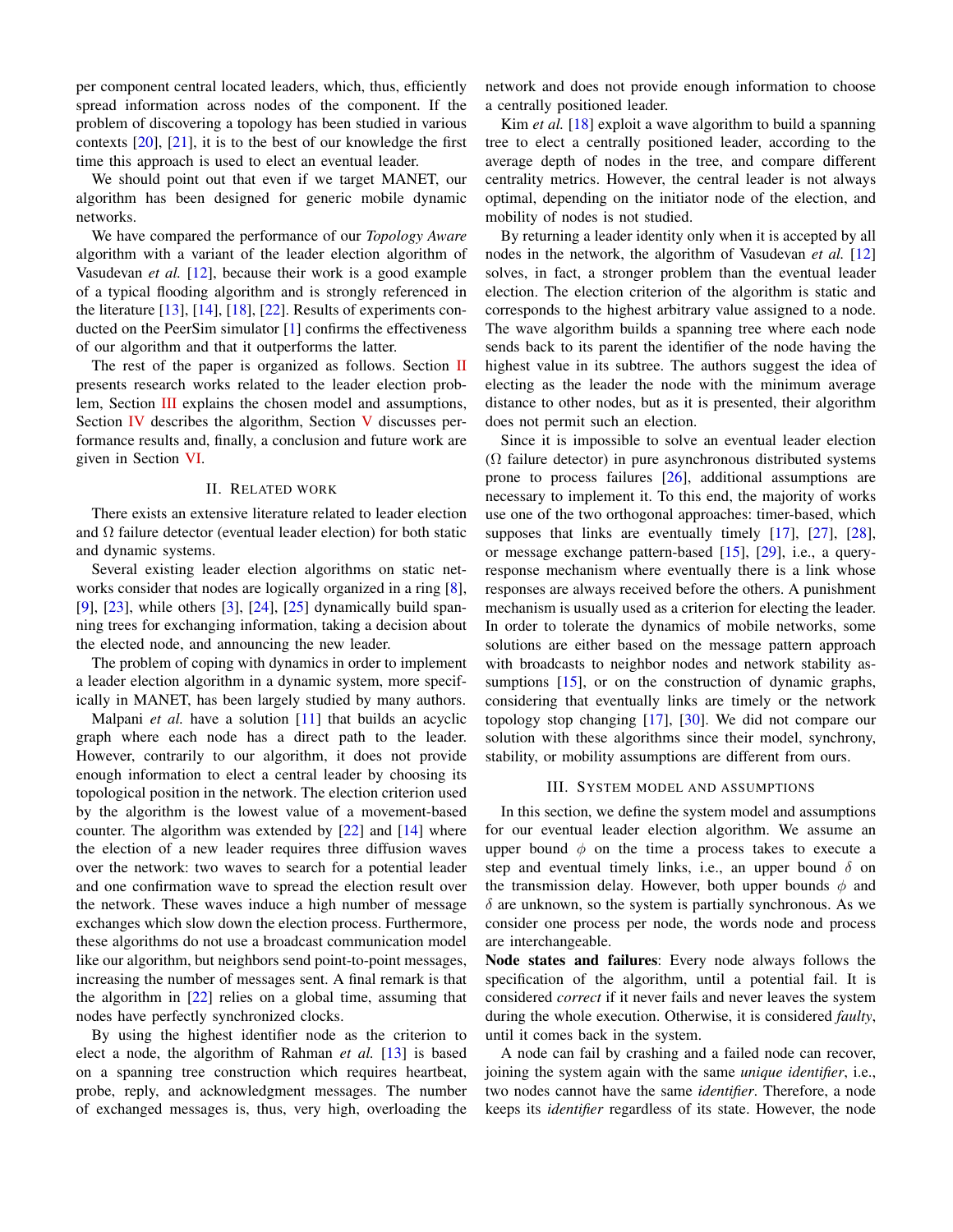does not recover its state neither the knowledge of the network membership and, thus, is initialized again.

Communication graph: As the system is composed of mobile nodes, it can be seen as an undirected graph, where vertices are nodes and edges represent the possibility of two nodes to communicate directly between each other (1-hop nodes). Two nodes can communicate directly if they are in the transmission range of each other, i.e., the emission range of the sending node intersects the reception range of the receiver node. In our system, the emission range is the same as the reception range, so if node  $i$  can communicate with node  $j$ , node  $j$  can also communicate with node  $i$  (bidirectional links).

In the graph, adjacent vertices of a node are called *neighbors* and the set of adjacent vertices represents the *neighborhood of a node*. A given node belongs to a connected graph formed by its neighbors, neighbors of its neighbors and so on, that we called a *connected component*.

If the system is divided into two (or more) different connected components due to movement or failure of nodes, each connected component is considered to be a fully-fledged network in itself, and therefore, eventually elects one leader. Both partial synchrony and algorithm ensure that, regardless of topology changes, if the latter cease, each connected component will eventually elect a single leader.

Channels: Nodes communicate by broadcast. All neighbors of the sender node receive the broadcast message. Our algorithm only uses broadcast communications on a fixed Wi-Fi channel selected beforehand. We assume reliable communication channels, possible in a wireless network where the MAC layer reliably delivers broadcast messages, even in presence of signal attenuation, collision, and interference. Otherwise, the transmitter is faulty or out of the neighborhood. There is no assumption about message order, so messages can be delivered out of order.

Membership and nodes identity: The number of nodes is unknown. Each node initially knows its own *identifier* which is unique in the system. A *probe system* is used which allows detection of neighbor nodes. By receiving messages from its neighbors, a node gets knowledge of the membership of the network.

## IV. LEADER ELECTION ALGORITHM

<span id="page-2-0"></span>In our algorithm, every node keeps a topological knowledge of the connected component to which it belongs. The algorithm builds this component knowledge during node connections and disconnections (triggered by the *probe system*), and maintains it by sending either the full knowledge (called *known*) to new neighbors, or partial modifications (called *updates*) periodically to its neighbors. The pseudo-code of the *Topology Aware* algorithm for a node *i* is given in Algorithm [1.](#page-2-1)

## *A. Data structures, variables, and messages*

The two following data structures are used by node  $i$ :

• view (line [1\)](#page-3-0) is composed of two elements: a logical *clock* [\[31\]](#page-9-30) value only incremented by  $i$ , and a set of *identifiers* representing neighbors of i.

• updt (*update*, line [2\)](#page-3-1) represents additions or deletions of neighbors of  $i$ . It consists of the identifier of the *source* node that has detected membership changes in its neighborhood, a set of *added* nodes (new connected neighbors), a set of *removed* nodes (new disconnected neighbors), the logical clock value of *source* node before the modifications (*old\_clk*) and its logical clock value after the modifications (*new\_clk*). This structure allows us to track new modifications for a given period of time.

Each node  $i$  maintains three local variables (line [3\)](#page-3-2):

- known<sub>i</sub> (line [4\)](#page-3-3): the current topological knowledge of the connected component of node  $i$  (including itself), implemented as a map of *view* indexed by node *identifier*, i.e., an entry for each node.
- **updates**<sub>i</sub> (line [5\)](#page-3-4): a list of *updt* (updates) is periodically sent, used to update the knowledge of nodes by propagating modifications of the knowledge of  $i$  (new connections and disconnections), without sending the full knowledge, avoiding therefore, to send redundant information already received by neighbors.
- **pending**<sub>i</sub> (line  $\overline{6}$ ): a list of pending *updates* that cannot be applied by  $i$  at the time of first reception, but applied when new information is received thereafter.

During communication, the variables known and updates are exchanged through two distinct types of messages identified by the name of the variables.

#### *B. Algorithm*

<span id="page-2-1"></span>The pseudocode of the algorithm given in *Algorithm [1](#page-2-1)* is described in the following.

*1) Initialization:* At the beginning, node i initializes its knowledge with its own identifier  $(i)$  and its logical clock set to 0 (lines  $7$  to [11\)](#page-3-7).

2) *Periodic updates task:* Periodically (every ∆ milliseconds), node i broadcasts its new *updates* list if not empty, and then set it to empty (lines [12](#page-3-8) to [16\)](#page-3-9).

3) Connection: When a new node j appears in the transmission range of node i, it is detected thanks to the *probe system* and the *Connection* method is triggered (line  $20$ ). Node  $j$  is considered as a new neighbor and is added to the knowledge of node  $i$  (line [21\)](#page-3-11). As the latter has been updated, the logical clock of node  $i$  is incremented (line [22\)](#page-3-12). Then, both nodes broadcast their current knowledge to share information about their component with each other, and also to inform neighbors about the new node. Therefore, node i broadcasts its *known* map (line  $(23)$  $(23)$  to its neighbors: node j then acquire topological knowledge about the component, while the other neighbors of  $i$  are informed about the new connection with  $j$ . Same process is executed by  $j$  in regard to node  $i$  and its neighbors.

*4) Disconnection:* When a certain number  $(\gamma)$  of probes from node  $i$  are not received by node  $i$ , node  $j$  is considered disconnected by i (line [24\)](#page-3-14). An *update* structure is created with the following information (line [25\)](#page-3-15):

 $\bullet$  the identifier of node i, considered as the source of the modification;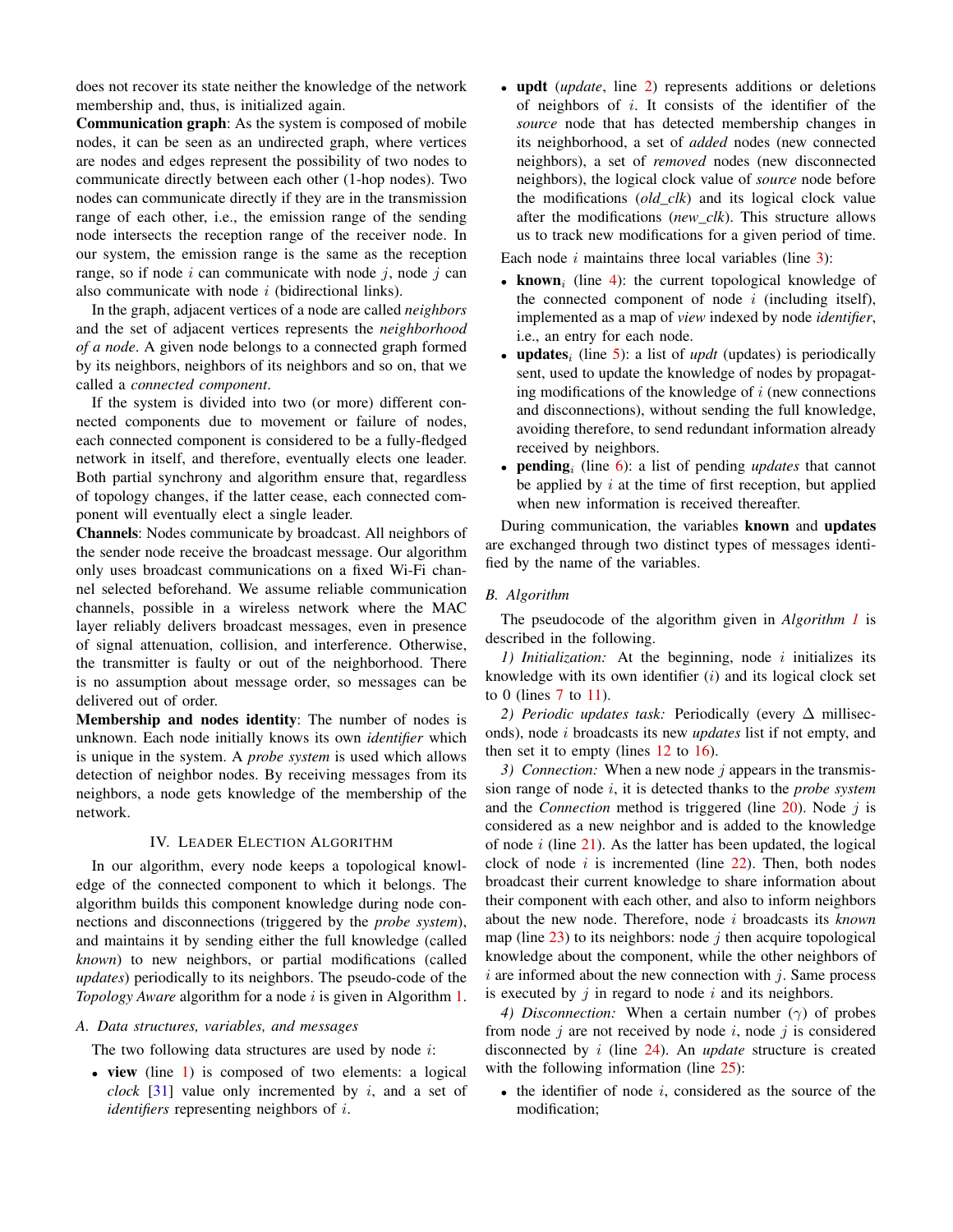<span id="page-3-8"></span><span id="page-3-7"></span><span id="page-3-6"></span><span id="page-3-5"></span><span id="page-3-4"></span><span id="page-3-3"></span><span id="page-3-2"></span><span id="page-3-1"></span><span id="page-3-0"></span>Algorithm 1: The *Topology Aware* eventual leader election algorithm for a node  $i$ 1 Typedef view:  $\langle$ clk: *int*, neigh: set(*id*)) 2 Typedef updt:  $\langle \text{src: } int, \text{ add: } \text{set}(id), \text{rmv: } \text{set}(id),$ old\_clk: *int*, new\_clk: *int* $\rangle$ <sup>3</sup> Local variables of node i: <sup>4</sup> known: map(key: *id*, value: *view*) <sup>5</sup> updates: list(*updt*) <sup>6</sup> pending: list(*updt*) <sup>7</sup> Initialization of node i: 8 | known[i].neigh  $\leftarrow \{i\}$ 9 | known $[i]$ .clk  $\leftarrow$  0 10 | updates  $\leftarrow \emptyset$ 11 | pending  $\leftarrow \emptyset$ <sup>12</sup> Periodic Updates Task: 13 **if** updates  $\neq \emptyset$  then <sup>14</sup> *Broadcast* (updates) 15 | updates  $\leftarrow \emptyset$ 16 Wait  $\Delta$  milliseconds <sup>17</sup> Invocation of *Leader()*: 18 component  $\leftarrow$  *Reachable* (*known[i]*) <sup>19</sup> return *Max* (*ClosenessCentrality* (component)) 20 Connection of node  $j$ : 21 known[i].neigh ← known[i].neigh  $\cup$  {j} 22 known[i].clk  $\leftarrow$  known[i].clk + 1 <sup>23</sup> *Broadcast* (known) 24 Disconnection of node  $i$ : 25 | updates ← updates  $\cup$  { $\langle i, \emptyset, \{j\}, \text{known}[i].\text{clk}, \rangle$ known[i].clk + 1 $\rangle$ } 26 known[i].neigh  $\leftarrow$  known[i].neigh  $\setminus \{j\}$  $27$  known[i].clk ← known[i].clk + 1

- <span id="page-3-56"></span><span id="page-3-55"></span><span id="page-3-54"></span><span id="page-3-17"></span><span id="page-3-16"></span><span id="page-3-15"></span><span id="page-3-14"></span><span id="page-3-13"></span><span id="page-3-12"></span><span id="page-3-11"></span><span id="page-3-10"></span><span id="page-3-9"></span>• an empty value for the *add* set (no new connection);
- $\bullet$  the identifier of the disconnected node  $i$  for the removed set;
- $\bullet$  the current clock of node  $i$ ;
- the new clock, whose value is equal to the clock value of node i increased by 1.

This tuple is added to the list of *updates* to be propagated later by the periodic updates task. Node  $j$  is then removed from the knowledge of node  $i$  (line  $26$ ) and the clock of node  $i$  is incremented (line [27\)](#page-3-17).

<span id="page-3-32"></span>*5) Knowledge reception:* When node i receives the *known* map of node  $j$  (line [28\)](#page-3-18), it checks each node id included in known<sub>i</sub> (line [29\)](#page-3-19). If id is a new node for it (line [30\)](#page-3-20), node i creates an *update* containing the neighbors of node id with an old clock valued at 0, meaning that all neighbors of id are in the *add* set (line [31\)](#page-3-21). The *update* is added to the list of *updates* to be propagated later by the periodic updates task. Then, the clock and neighbors of id are added to the knowledge of node i (line [32\)](#page-3-22).

<span id="page-3-42"></span><span id="page-3-41"></span><span id="page-3-38"></span><span id="page-3-36"></span><span id="page-3-35"></span><span id="page-3-34"></span><span id="page-3-33"></span><span id="page-3-31"></span><span id="page-3-30"></span><span id="page-3-29"></span><span id="page-3-28"></span><span id="page-3-27"></span><span id="page-3-26"></span><span id="page-3-25"></span><span id="page-3-24"></span><span id="page-3-23"></span><span id="page-3-22"></span><span id="page-3-21"></span><span id="page-3-20"></span><span id="page-3-19"></span><span id="page-3-18"></span>28 Receive  $known_i$  from node  $i$ :  $\forall \langle id, \text{view} \rangle \in \text{known}_i \textbf{ do}$ **if**  $\exists$   $\langle id, - \rangle \in$  *known* then 31 | | updates ← updates  $\cup$  { $\langle$ id, view.neigh, –, 0, view.clk $\rangle$ } known[id]  $\leftarrow$   $\langle$  view.clk, view.neigh $\rangle$ 33 else if  $viewclk > known [id].clk$  then | | add ← view.neigh \ known[id].neigh rmv ← known[id].neigh \ view.neigh | | updates ← updates  $\cup$  { $\langle$ id, add, rmv, known[id].clk, view.clk $\rangle$ } | | known[id]  $\leftarrow$  {view.clk, view.neigh} *PendingUpdates()* 39 Receive updates; from node j:  $\forall$  *updt* $\langle src, add, rmv, old_clk, new_clk \rangle \in updates_i$ do **if**  $\sharp$   $\langle src, - \rangle \in known$  then **if**  $old\_clk = 0$  then known[src]  $\leftarrow$   $\langle$  new\_clk, add $\rangle$  | | | updates ← updates ∪ updt  $45$  else 46 | | | pending ← pending ∪ updt **else if**  $old\_clk = known[src].clk$  then known[src].neigh ← (known[src].neigh ∪ add)  $\langle$  rmv 49 | known[src].clk  $\leftarrow$  new\_clk updates ← updates ∪ updt **else if** old  $clk > known[src].clk$  then | pending ← pending ∪ updt *PendingUpdates()* Invocation of *PendingUpdates()*:  $\forall$  *updt* $\langle$ *src, add, rmv, old\_clk, new\_clk* $\rangle \in$  *pending* do **i** if old  $clk = 0$  then **if**  $\exists$   $\langle src, - \rangle \in known$  then  $\sim$  58 known[src] ←  $\langle$ new\_clk, add $\rangle$  | | | pending  $\leftarrow$  pending  $\setminus$  updt **else if**  $old\_clk = known[src].clk$  then known[src].neigh ← (known[src].neigh ∪ add)  $\langle$  rmv 62 | known[src].clk  $\leftarrow$  new\_clk 63 | | pending  $\leftarrow$  pending  $\setminus$  updt **if** old\_clk  $\lt$  known[src].clk **then** 65 | | pending  $\leftarrow$  pending  $\setminus$  updt

<span id="page-3-53"></span><span id="page-3-52"></span><span id="page-3-51"></span><span id="page-3-50"></span><span id="page-3-49"></span><span id="page-3-48"></span><span id="page-3-47"></span><span id="page-3-46"></span><span id="page-3-45"></span><span id="page-3-44"></span><span id="page-3-43"></span><span id="page-3-40"></span><span id="page-3-39"></span><span id="page-3-37"></span>If id is known by i and the clock value of id is greater than the clock value known by node  $i$  for  $id$  (line [33\)](#page-3-23), it means that id made some connections and/or disconnections of which node i is not aware. Hence, node i creates an *update* and computes the *add* set (line [34\)](#page-3-24), which will be composed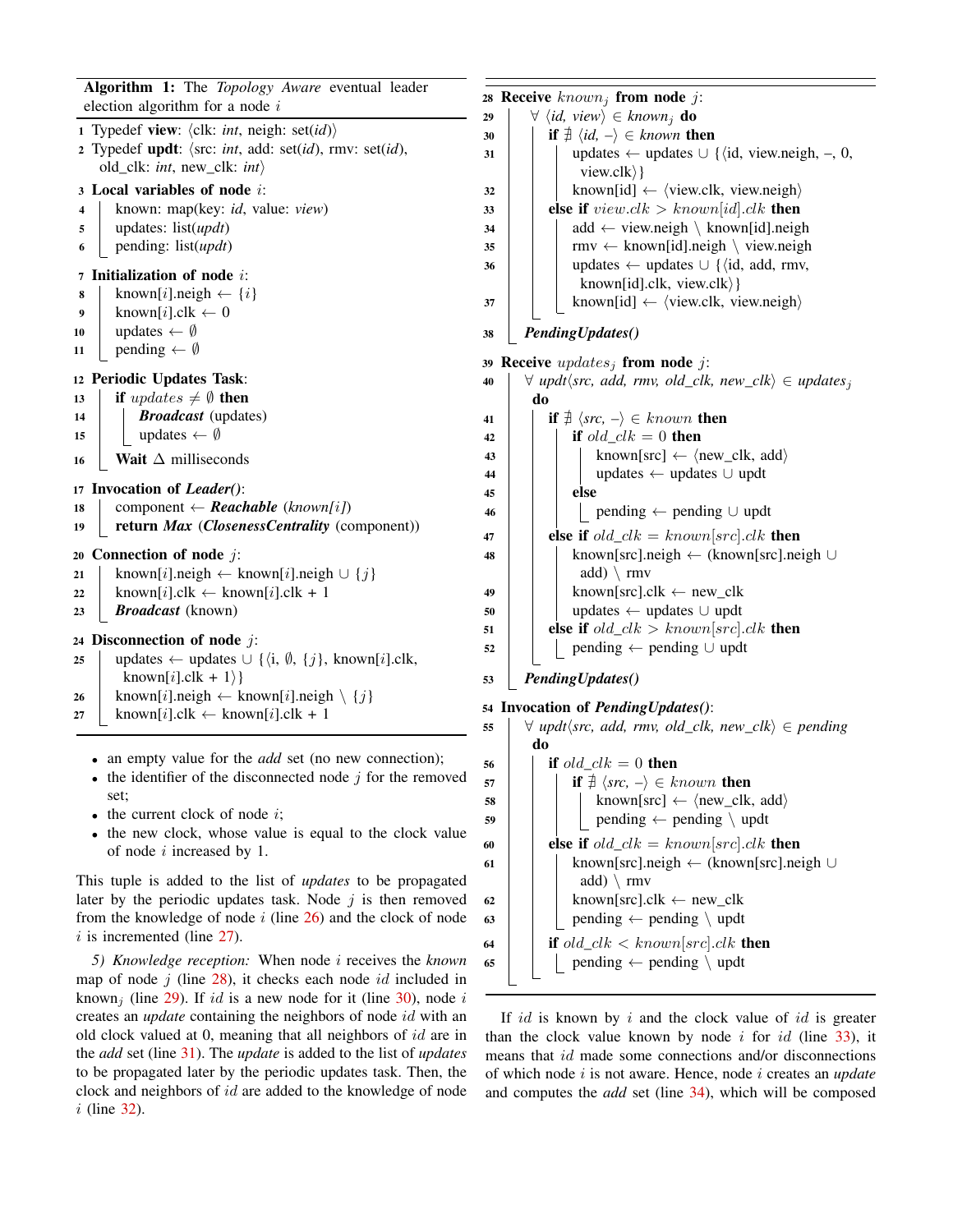of the new neighbors for i that id informed in *view*, minus the neighbors of  $id$  which  $i$  already knew. The result represents new neighbors of  $id$  since its last received view. Then, node  $i$ computes the removed nodes of the *update*, by removing the received neighbors from the known neighbors of id (line [35\)](#page-3-25), which represents disconnections since the last received view. The value of the *old clock* in the *update* is set to the clock value of  $id$  in the knowledge of node  $i$ , and the new clock value is set to the value of the received clock (line [36\)](#page-3-26).

The *update* is added to the list of *updates* to be propagated later by the periodic updates task (line [12\)](#page-3-8), and eventually, thanks to their previous knowledge and update exchanges, neighbors of node  $i$  will have the same knowledge as node  $i$  with identical clocks, thus, they will be able to apply this new update in their respective knowledge.

Finally, the clock value and neighbor identifiers of id are added to the knowledge of i (line [37\)](#page-3-27) and the *PendingUpdates* method is called to apply previously received updates (line [38\)](#page-3-28).

*6) Updates reception:* When node i receives *updates* from node  $i$  (line [39\)](#page-3-29), each update adds or removes neighbors of a *source* node src (line [40\)](#page-3-30). Following the *old clock* value, an update can be applied, saved in the *pending* list to be applied later, or discarded.

If the *old clock* is equal to 0 (line [42\)](#page-3-31), the update contains all the neighbors of node src (see *Knowledge reception* [IV-B5\)](#page-3-32), and the update is applied (line  $43$ ) if node i does not have any information about node src (line [41\)](#page-3-34). If the *old clock* is equal to the clock of node src in the current knowledge of node  $i$  (line [47\)](#page-3-35), the update corresponds to new information. The update is then applied, i.e., neighbors are updated (line [48\)](#page-3-36) as well as the clock (line [49\)](#page-3-37). In both cases, the updates are added to the updates set of node  $i$  (lines [44](#page-3-38) and [50\)](#page-3-39), to be propagated later to neighbors through the periodic updates task.

An update cannot be applied when it is more recent than other updates not yet received by  $i$ , which should have applied before the former. This out of order update receptions might happen if the component contains cycles, i.e., when the *old clock* is greater than the clock of src in the knowledge of i (line  $51$ ), or when node *i* does not have information about node src and the *old clock* is greater than 0 (line [45\)](#page-3-41). In those cases, node i saves the update in a *pending updates* list (lines [46](#page-3-42) and [52\)](#page-3-43), and will try to apply it in the future, after new updates will be received (line [53\)](#page-3-44).

*7) Pending updates: PendingUpdates* (line [54\)](#page-3-45) checks the updates that can be applied in the *pending* list (line [55\)](#page-3-46). To reduce message exchanges and improve performance, updates that cannot be applied when first received are saved, and the algorithm tries to apply them after new information is received.

When an update is applied (i.e., the knowledge of  $i$  changes, lines [58](#page-3-47) and [61](#page-3-48)[-62\)](#page-3-49), the latter is removed from the *pending* list (lines [59](#page-3-50) and [63\)](#page-3-51). If the clock value of the current knowledge is greater than the *old clock* value of the *update* (line [64\)](#page-3-52), the *update* is also removed for the *pending* list (line [65\)](#page-3-53), meaning that node  $i$  receives a knowledge or updates from a node with more recent information.

<span id="page-4-1"></span>*8) Leader():* When a process running on node i requires a leader, it calls the local *Leader* method (line [17\)](#page-3-54) which computes and returns, based on the knowledge of  $i$ , the best leader according to the closeness centrality (line [19\)](#page-3-55). We use the closeness centrality rather than the betweenness centrality, because it is faster computed and requires fewer computational steps, so use less energy from the mobile nodes. The closeness of a node is the inverse of the sum of all shortest paths to other nodes, characterizing the ability of a node to spread information over the graph. We use the closeness centrality formula defined by Alex Bavelas  $[32]$  for a node x as :

$$
C(x) = \frac{1}{\sum_{y} d(y, x)}
$$

where  $d(y, x)$  is the shortest path between nodes y and x. In order to compute the closeness centrality, node  $i$ , starting from itself, get the set of reachable nodes according to its topological knowledge of the component (line [18\)](#page-3-56). Then, for each reachable node, it computes the shortest distance between this node and the other reachable ones, obtains the closeness centrality, and deduces the most central node as the leader (line [19\)](#page-3-55). The highest node identifier is used to break ties among identical centrality values.

If all nodes of the component have the same knowledge of the topology, the *Leader()* call returns the same leader node to all of them. Otherwise, it may return different leaders for distinct nodes. However, if topology changes cease, our algorithm ensures that all nodes of a connected component will eventually have the same topology knowledge and, therefore, will have the same leader node [\[14\]](#page-9-16).

#### V. RESULTS

<span id="page-4-0"></span>The objective of the experiments is to compare our *Topology Aware* algorithm with a flooding algorithm.

#### *A. Simulation environment*

We have conducted evaluation experiments on PeerSim [\[1\]](#page-9-0), a Java peer-to-peer network simulator. Each experiment lasts 30 minutes, with a simulated unit of time corresponding to one millisecond, and simulates 60 nodes placed in a  $900 \times 900$ meters obstacle-free area. Message sending latency follows a Poisson distribution with parameter  $\lambda = 10$ .

#### *B. Mobility models*

We consider two different mobility patterns for the experiments: the *random waypoint* and a periodic disc positioning pattern around a *single point of interest*. For both mobility patterns, the minimum node speed is set to 5 m/s and the maximum node speed is set to 15 m/s. The chosen speed follows a uniform distribution between the minimum and the maximum speed.

*1) Random waypoint:* Nodes are randomly placed in the area and move according to the *Random Waypoint* mobility model [\[33\]](#page-9-32). Nodes wait 10 seconds before choosing the next random destination. We point out that this mobility pattern is largely used in the literature [\[12\]](#page-9-11), [\[33\]](#page-9-32).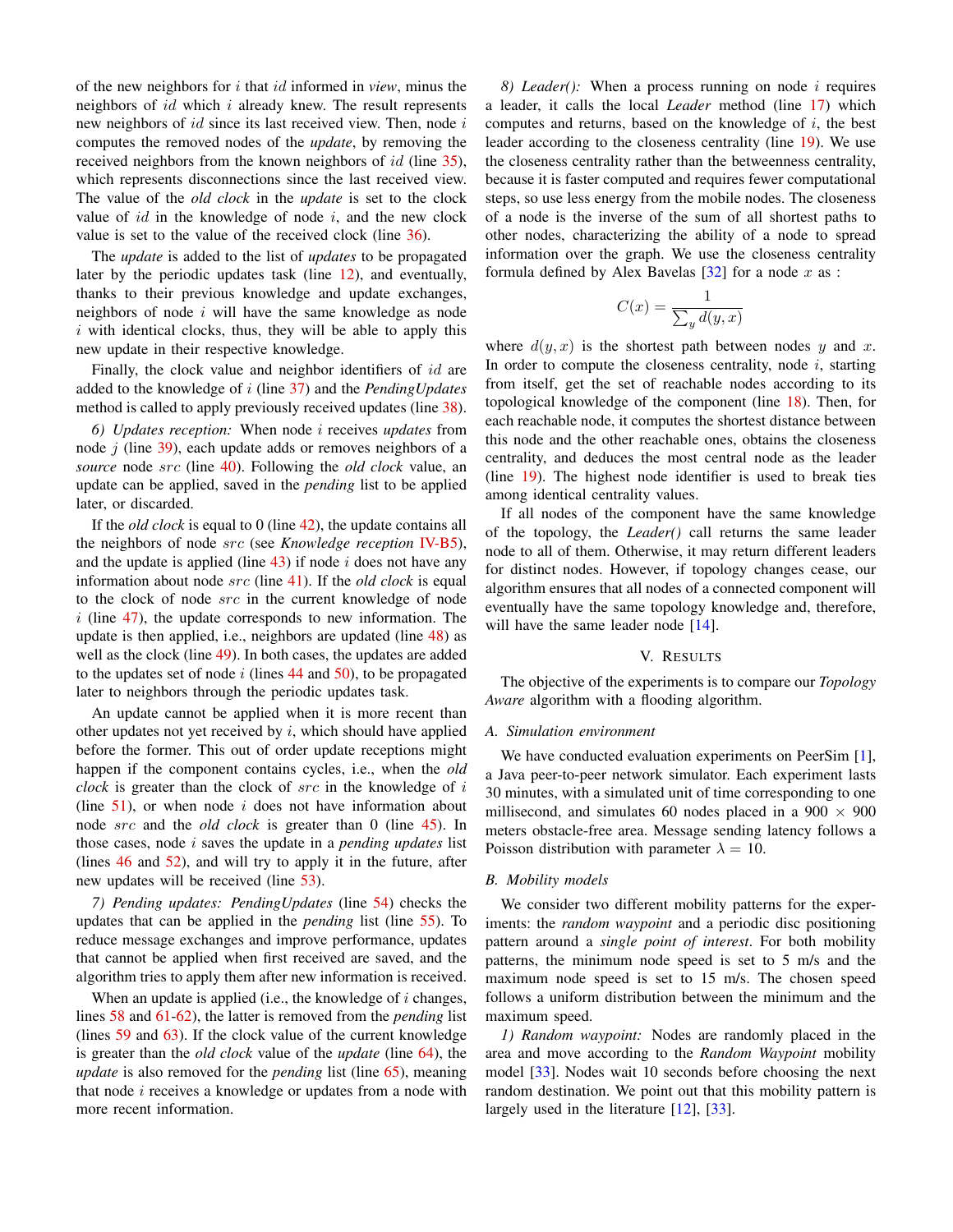*2) Periodic single point of interest:* First, nodes are placed to create concentric circles whose center is the same unique point of interest, thus, composing a disc, like the one shown in Figure [1,](#page-5-0) such that there exists a path between any two nodes in the disc.

After 10 seconds, nodes start moving to a randomly chosen destination. Once reached, nodes wait 10 seconds before going back to their initial position in the circle, waiting for each other nodes to reach its initial position. Note that nodes can wait a long time for the other nodes to return to their initial position in the disc, due to various node speeds. When every node is at its initial circle position (the disc is reconstructed again), they wait 10 seconds before moving to another random destination, and repeat this behavior continually until the end of the experiment.

The shape of the disc is independent of the node transmission range, i.e., it always looks like the one in Figure [1](#page-5-0) regardless of the diameter of the transmission range. This pattern could model user activities, where nodes represent people visiting regularly just a few places [\[34\]](#page-9-33).



<span id="page-5-0"></span>Figure 1. Single point of interest disc

#### *C. Algorithms*

We compared two versions of our *Topology Aware* algorithm with a variant of the Vasudevan et al. algorithm [\[12\]](#page-9-11), since it is representative of flooding algorithms. Vasudevan et al. algorithm returns  $\perp$  during the election phase, if the leader has not been elected yet. In order to be fairly comparable with our algorithm *Topology Aware*, we have considered a variant of this algorithm that never returns ⊥, but a possible current leader. Indeed, in our algorithm, a correct node is always able to render a leader according to its topological knowledge. We denoted this variant *Flooding* because each node periodically broadcasts *leader messages* informing its current leader to neighbor nodes.

Note that *Flooding* is also a variant of the *OptFloodMax* algorithm that Nancy A. Lynch introduced in her book *Distributed Systems* [\[10\]](#page-9-8). In *OptFloodMax*, processes send their unique identifier to their neighbors, whenever a process obtains a new maximum unique identifier (which will eventually be elected as the leader).

We adapted the *Flooding* algorithm for MANET assuming an underlying *probe system* that detects connections and disconnections. Exchanged *leader messages* contain the node *identifier* and an election criterion, called *value*. The leader

is the node with the highest *value*. It periodically broadcasts *leader messages* to neighbor nodes every α milliseconds, and each node forwards this information to neighbors. When the leader fails, it stops sending *leader messages*, and after a non-reception of β *leader messages* from the leader, nodes trigger a new election by setting themselves as their own new leader. Thus, new *leader messages* from different nodes are propagated, and eventually, the node with the highest value is elected.

In order to elect a leader with good local connectivity, we consider that the *value* is equal to the number of direct neighbors of a node, equivalent to node degree in a graph, which is updated at each topology change, thanks to the probe system (new connection or disconnection). The highest node *identifier* is used to break ties among identical *values*. We denote this algorithm *Flooding Degree*.

For fairness comparison with *Flooding Degree*, we also implemented a variant of the *Topology Aware* algorithm, called *Topology Aware Degree*, which uses the node degree as the election criterion. The version presented in Section [IV-B8](#page-4-1) using the closeness centrality as an election criterion is called *Topology Aware Closeness*.

#### *D. Algorithms settings*

In the *Flooding Degree* algorithm, nodes send messages every  $\alpha = 250$  milliseconds. Every node triggers a new election if  $\beta = 1$  message from the current leader was not received after a timeout of 300 milliseconds.

In both *Topology Aware* versions, updates are kept in a list acting as a buffer, before being sent every  $\Delta$  milliseconds. The value of  $\Delta$  is based on the transmission range (on xaxis of figures), considering that the larger the transmission range, the higher number of nodes potentially reached. Thus, to avoid burst effect after topology changes, the value of  $\Delta$  is computed according to the following formula:

$$
\Delta = 70 \times log_{10}(range) - 60
$$

With this formula,  $\Delta$  has a low value for small ranges and increases proportionally to the size of the range, with a fast increase for low ranges and a slow increase for higher ranges. This aims to transmit information quickly on smaller components, but more slowly on larger components due to the high dynamics of mobile nodes induced by larger transmission ranges.

When a *probe* message is received by node i, the *Connection* method of the algorithm is triggered. A *probe* message contains the unique identifier of the node and is sent every  $\tau =$ 400 milliseconds. If  $\gamma = 1$  probe message from node j is not received after a timeout of 450 milliseconds, node i considers node j as out of range and trigger the *Disconnection* method.

# *E. Metrics*

## We considered the following three metrics:

*1) Instability:* it is the percentage of average time during which a node takes as the leader a node that is not equal to the eventually unique elected leader of the component. The latter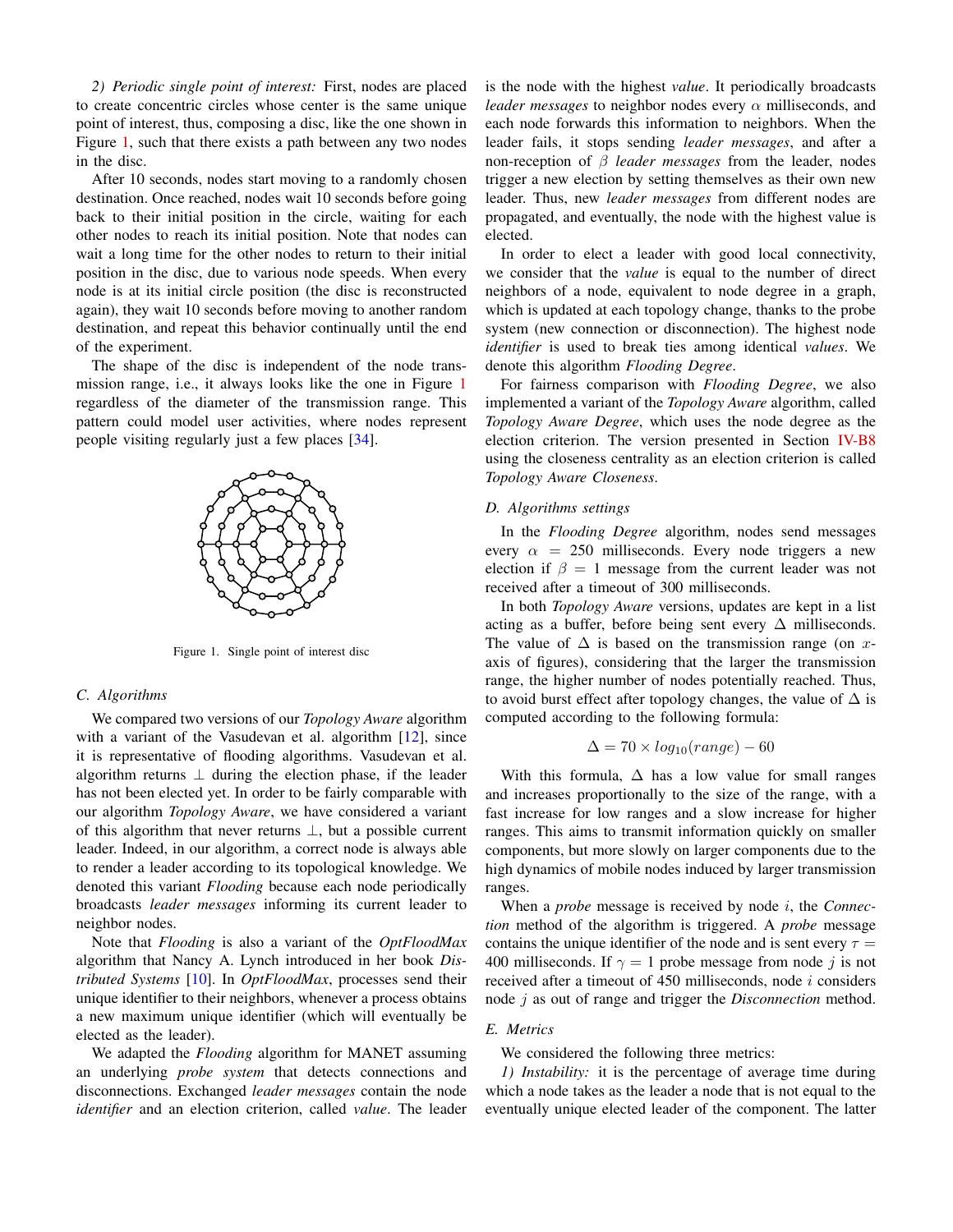is computed by an oracle based on nodes degree for *Flooding Degree* and *Topology Aware Degree*, or closeness centrality for *Topology Aware Closeness. Instability* at time t is computed by the following formula:

$$
Instability_t = \frac{\sum_{i=0}^{N} \begin{cases} 0, leader(i) = oracle(i) \\ 1, leader(i) \neq oracle(i) \end{cases}}{N} \times 100
$$

where  $N$  is the number of nodes in the system and  $i$  the node identifier. Then, we compute the *Instability* over the whole time of an experiment, which is the average  $In stability_t \ \forall t$ , from  $t = 0$  to the end of the experiment.

*2) Number of messages sent per second:* it is the average of the total number of messages sent per second. This metric does not consider *probe* messages, since the same number of *probes* is sent for all algorithms every  $\tau$  milliseconds.

*3) The longest leader path relative to the component diameter:* This metric characterizes how fast a leader can reach nodes of its component. First, we compute the *longest path* of all shortest paths from every node of the component to their current leader. Then, since it depends on the number of nodes in the component, we divide the longest path by the diameter of the component.

#### *F. Performance*

The goal is to compare the performance of *Flooding Degree* algorithm with the *Degree* and *Closeness* versions of our *Topology Aware* algorithm, for different diameters of transmission range that vary from 10 meters to 200 meters. Note that, there is a strong correlation between the transmission range and network connectivity, i.e., the number of components in the system.

*1) Instability:* The random waypoint pattern in Figure [2](#page-6-0) shows that the instability percentage of Flooding Degree and both Topology Aware versions varies according to the transmission range, with a stabilization starting at a transmission range of 120 meters when the majority of nodes are in a few large connected components. However, nodes in Flooding Degree spend on average 55% more time with the wrong leader than nodes in Topology Aware Degree. We observe that the Closeness version of Topology Aware is slightly less stable than the Degree version.

For the periodic single point of interest pattern, compared to Topology Aware Degree, Flooding Degree spends on average 82% more time with a wrong leader, i.e., 1.5 times more than the previous mobility pattern. In Flooding Degree, leader unavailability is progressively detected by all nodes of the component, upon expiration of *leader messages* timeout. In this case, each node of the component triggers a new election by setting itself as the leader, and starts broadcasting *leader messages*. However, some nodes located further away from the old leader might still receive, from their neighbors, *leader messages* related to this old leader and, thus, will take more time to start a new election. Furthermore, the greater the number of nodes in the component, the higher the spreading of *leader message* (as we can observe in Figure [2\)](#page-6-0).



<span id="page-6-0"></span>Figure 2. Instability percentage

In Flooding Degree, the spreading of *leader messages* from all the nodes that have started a new election slows down the election convergence and thus increases the average stability. On the other hand, both Topology Aware versions only need to spread updates to each node.

The two versions of Topology Aware are more stable than Flooding Degree, especially in large components where there is low nodes movement, because it needs fewer steps to elect a new leader once its topological knowledge is built.

*Instability over time at 90 meters:* In Figure [3,](#page-7-0) we show the evolution of instability over time, considering a transmission range of 90 meters which is quite realistic. The instability at time  $t$  is the average cumulative instability from time 0 to time  $t$ , and the right  $y$ -axis is the exact number of components at time t.

As shown on top of Figure [3,](#page-7-0) the random waypoint mobility pattern has on average 18 connected components, and Topology Aware Degree is on average 62% more stable than Flooding Degree.

In the periodic single point of interest pattern at the bottom of Figure [3,](#page-7-0) nodes are gathering at their initial position on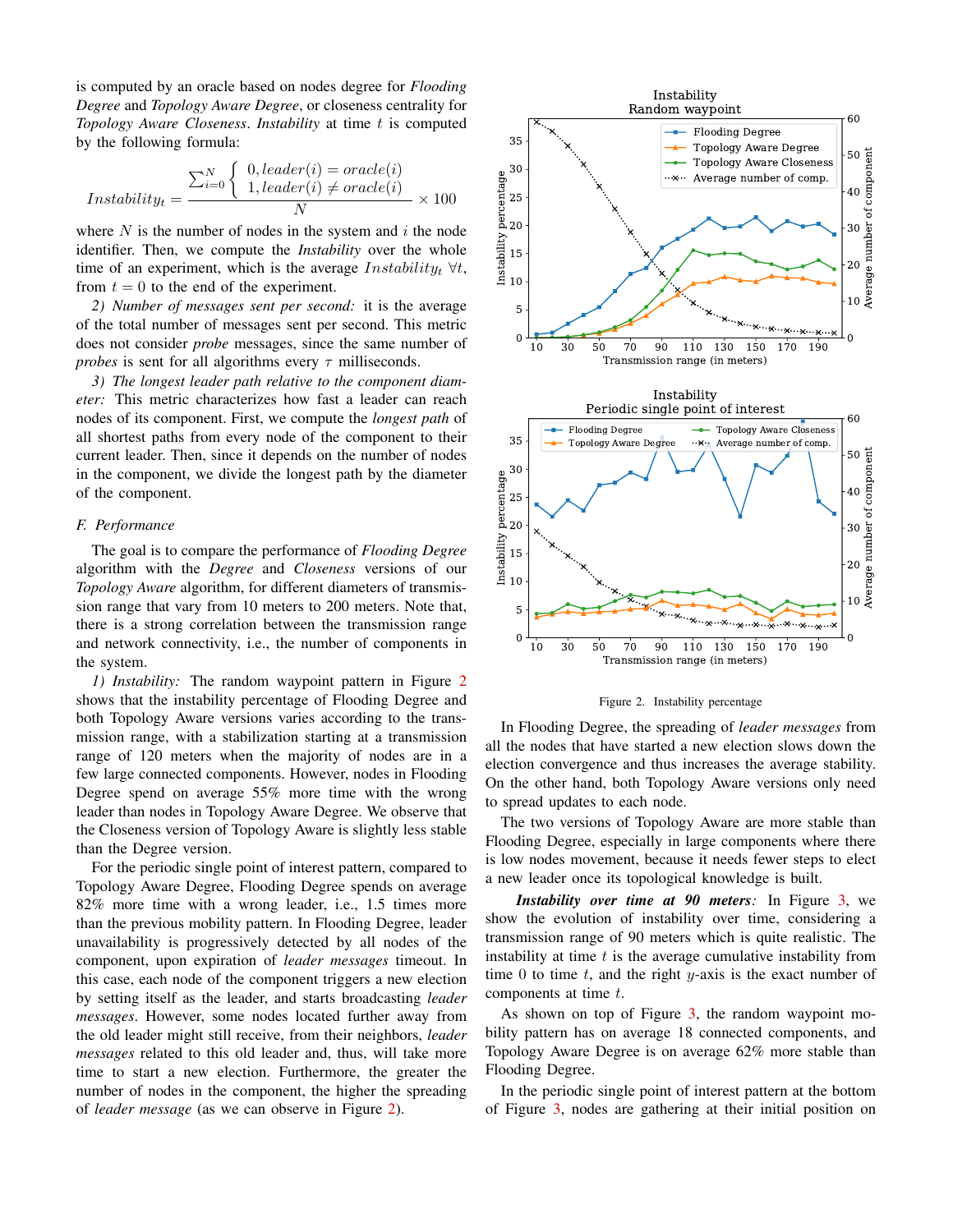

<span id="page-7-0"></span>Figure 3. Evolution of instability at a transmission range of 90 meters

the disc in Figure [1,](#page-5-0) creating a unique connected component, then moving to random positions, also having an average maximum of 18 components. At the beginning of the experiment, nodes in both Topology Aware versions exchange messages to build their knowledge, inducing many leader errors, hence, an instability rate of 41% for the Degree version and 69% for the Closeness one. However, Flooding Degree quickly finds the correct leader, thus, showing low instability. After the second gathering and until the end of the experiment, the two Topology Aware versions are on average 79% more efficient to elect the correct leader than Flooding Degree, which increases its instability after each gathering, when nodes start to randomly move again.

*2) Number of messages sent per second:* In the previous section, we observed that the smaller the transmission range, the higher the number of components. Therefore, in the case of low transmission ranges, there are more components, and consequently, more leaders. This higher number of leaders explains why Flooding Degree presents bad performance with low transmission ranges, since each leader floods its component with *leader messages*. When the transmission range



<span id="page-7-1"></span>Figure 4. Number of messages sent per second

increases, the number of leaders decreases, thus reducing the number of flooding messages. On the other hand, Topology Aware algorithms behave inversely: when the transmission range increases, each node observes more topological movements, therefore, increasing the amount of new knowledge and update messages. These behaviors are well characterized in Figure [4,](#page-7-1) especially for the random waypoint pattern. Note that the number of messages sent in both Topology Aware versions is the same because the election criterion does not impact the number of messages.

We can observe an interesting threshold effect from the transmission range of 130 meters. At this range, components are bigger and start to become more stable in terms of topology changes. Topology Aware algorithms benefit from the topology stability since: (1) they generate fewer messages (due to fewer connections and disconnections, so fewer knowledge and updates exchanges); (2) they are less sensitive to the size of components. On the opposite, Flooding Degree is punished by the size of the components, because it is not sensitive to topology changes and flooding is more costly when the number of links increases. This explains why the curves of Topology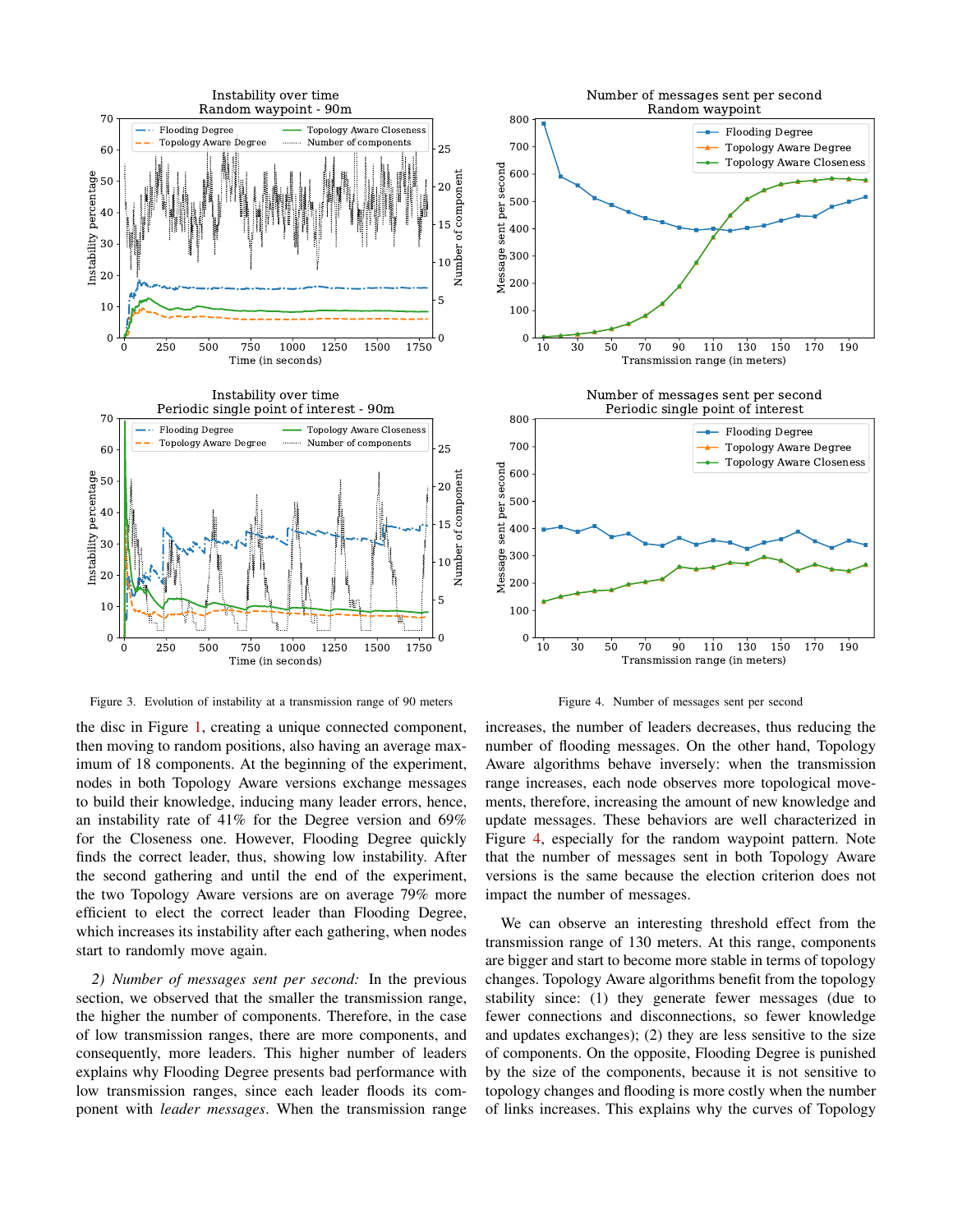Aware versions stabilize while the curve of Flooding Degree increases.

For the periodic single point of interest pattern, both versions of Topology Aware send fewer messages, because they do not need to communicate when the topology is motionless. As the number of nodes in the component increases, the number of messages also increases, depending on the value of  $\Delta$  that impacts the number of messages sent per second. On the other hand, Flooding Degree sends more messages than the two Topology Aware versions, because even if the topology is static, a flooding algorithm continues to periodically send information about its current leader.

However, the size of messages exchanged in Topology Aware is larger than in the Flooding Degree algorithm. In Table [I,](#page-8-0) the Flooding Degree algorithm presents the same average message size since messages contain just a node identifier and a value, i.e., two integers. On the other hand, the size of messages in Topology Aware varies according to the number of nodes in the connected component. Therefore, messages in both Topology Aware versions have larger sizes when compared to the Flooding Degree algorithm. Note that the value of message sizes in Table [I](#page-8-0) contain additional information needed by the simulator, which is identical to the three algorithms. Also, note that the size of messages remains below the MTU value of wireless networks, then messages can be included in single packets.

Table I AVERAGE MESSAGE SIZE (IN BYTES)

<span id="page-8-0"></span>

|                     |          | Topology    | Topology    |
|---------------------|----------|-------------|-------------|
|                     | Flooding | Aware       | Aware       |
|                     | Degree   | Degree      | Closeness   |
| Random waypoint     | 196      | 705 to 1284 | 681 to 1260 |
| Periodic single POI | 196      | 786 to 942  | 760 to 915  |

*3) The longest leader path relative to the component diameter:* Figure [5](#page-8-1) gives the average longest path to the leader  $(y$ -axis left) and the average component diameter  $(y)$ -axis right) for both mobility patterns. It shows that an election criterion based on Closeness centrality shortens paths to the leader compared to an election criterion only based on Degree.

For the random waypoint pattern, low transmission ranges lead to small components with only some nodes. Therefore, paths to the leader are most of the time direct links or contain only a few nodes. When the transmission range increases, Topology Aware Closeness is better than Flooding Degree, thanks to its component central leader choice.

In the periodic single point of interest pattern however, as the shape of the disc is independent of the transmission range, there is periodically only one component comprising the entire network. We observe that Topology Aware Closeness is 11% better than Flooding Degree. Topology Aware Degree has a similar behavior to Flooding Degree as both have the same election criterion.



<span id="page-8-1"></span>Figure 5. Longest leader path relative to component diameter

# *G. Fault injection*

We have conducted fault injection experiments on the leader node in a static configuration, evaluating then the average time to elect a new leader when the transmission range varies from 10m to 200m. After nodes have exchanged information to elect the eventual leader of the component, the leader crashes and recovers periodically. Results in Table [II](#page-8-2) show the average election time to elect the new leader. We observe that for both Topology Aware versions the election time is larger than Flooding Degree, because the buffering of messages slows down message transmission time of each node as the transmission range increases. However, this time remains low (less than 1 second).

Table II AVERAGE ELECTION TIME (IN MILLISECONDS)

<span id="page-8-2"></span>

| <b>Flooding</b> | Topology Aware | Topology Aware   |
|-----------------|----------------|------------------|
| Degree          | Degree         | <b>Closeness</b> |
|                 | 820            | 731              |